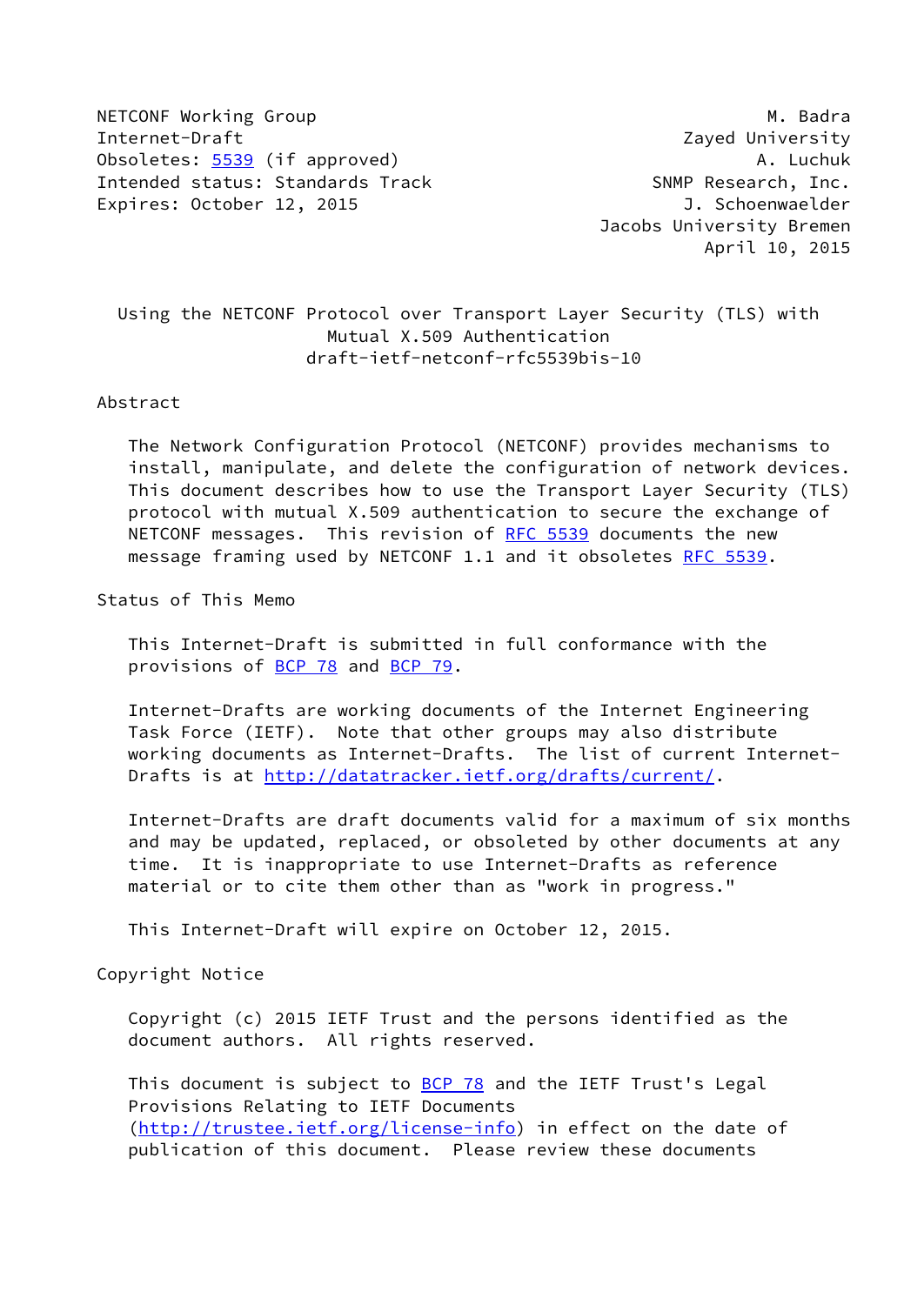<span id="page-1-1"></span> carefully, as they describe your rights and restrictions with respect to this document. Code Components extracted from this document must include Simplified BSD License text as described in Section 4.e of the Trust Legal Provisions and are provided without warranty as described in the Simplified BSD License.

Table of Contents

|    |                                            | $\overline{2}$ |
|----|--------------------------------------------|----------------|
| 2. |                                            | $\overline{3}$ |
| 3. |                                            | $\overline{3}$ |
| 4. |                                            | $\overline{3}$ |
| 5. |                                            | $\overline{3}$ |
| 6. |                                            | $\overline{4}$ |
| 7. |                                            | $\overline{4}$ |
| 8. |                                            | 6              |
| 9. |                                            | 6              |
|    |                                            | $\overline{1}$ |
|    |                                            | $\mathbf{Z}$   |
|    |                                            | 8              |
|    | 12.1. Normative References                 | 8              |
|    | 12.2. Informative References               | 8              |
|    | Appendix A. Changes from RFC 5539 $\ldots$ | 9              |
|    | Authors' Addresses                         | $\overline{9}$ |
|    |                                            |                |

## <span id="page-1-0"></span>[1](#page-1-0). Introduction

The NETCONF protocol  $[REC6241]$  defines a mechanism through which a network device can be managed. NETCONF is connection-oriented, requiring a persistent connection between peers. This connection must provide integrity, confidentiality, peer authentication, and reliable, sequenced data delivery.

 This document defines how NETCONF messages can be exchanged over Transport Layer Security (TLS) [\[RFC5246](https://datatracker.ietf.org/doc/pdf/rfc5246)]. Implementations MUST support mutual TLS certificate-based authentication [\[RFC5246](https://datatracker.ietf.org/doc/pdf/rfc5246)]. This assures the NETCONF server of the identity of the principal who wishes to manipulate the management information. It also assures the NETCONF client of the identity of the server for which it wishes to manipulate the management information.

 The key words "MUST", "MUST NOT", "REQUIRED", "SHALL", "SHALL NOT", "SHOULD", "SHOULD NOT", "RECOMMENDED", "MAY", and "OPTIONAL" in this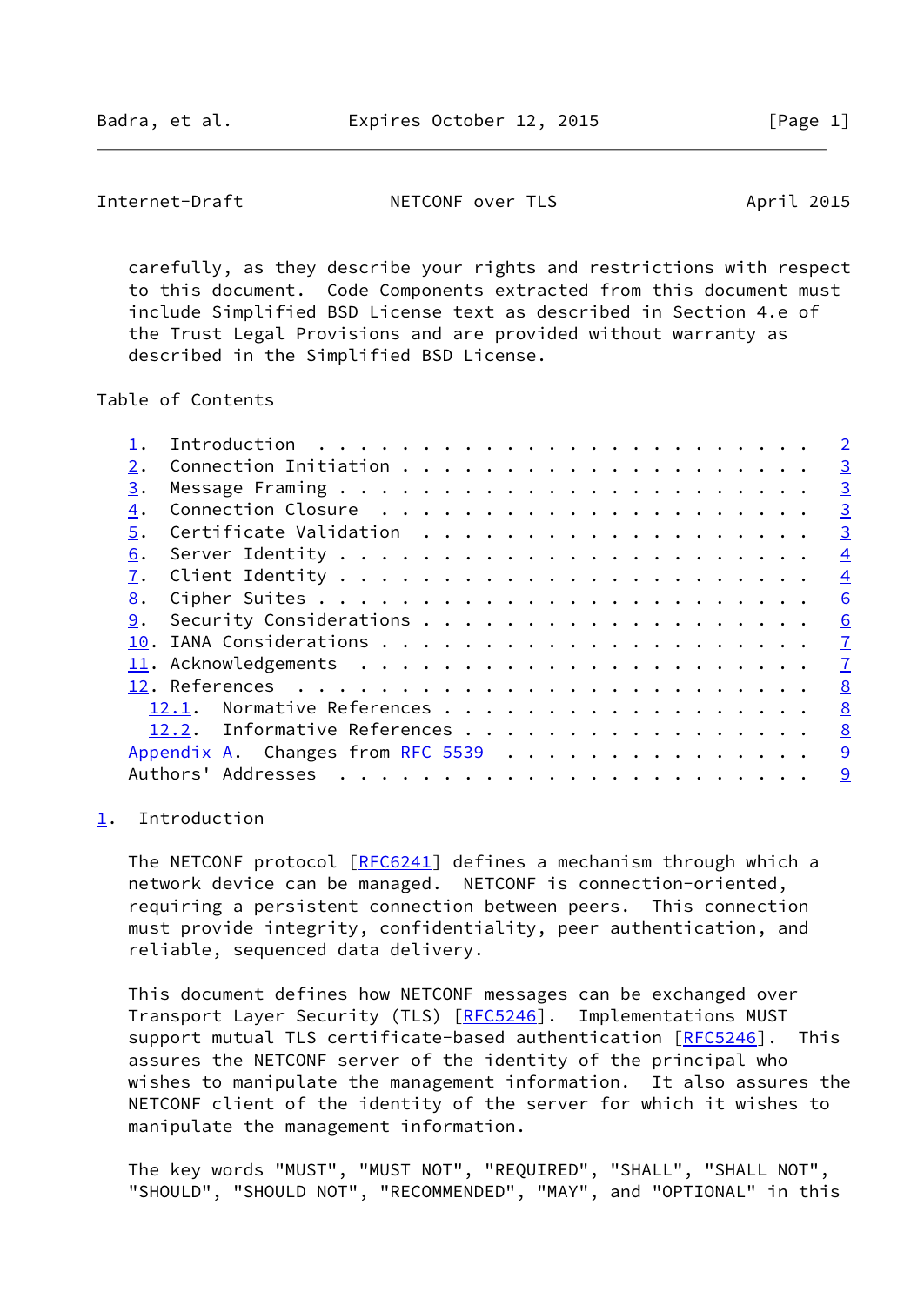document are to be interpreted as described in [\[RFC2119](https://datatracker.ietf.org/doc/pdf/rfc2119)].

Badra, et al. **Expires October 12, 2015** [Page 2]

<span id="page-2-1"></span>

Internet-Draft NETCONF over TLS April 2015

<span id="page-2-0"></span>[2](#page-2-0). Connection Initiation

 The peer acting as the NETCONF client MUST act as the TLS client. The TLS client actively opens the TLS connection and the TLS server passively listens for the incoming TLS connections. The well-known TCP port number 6513 is used by NETCONF servers to listen for TCP connections established by NETCONF over TLS clients. The TLS client MUST send the TLS ClientHello message to begin the TLS handshake. The TLS server MUST send a CertificateRequest in order to request a certificate from the TLS client. Once the TLS handshake has finished, the client and the server MAY begin to exchange NETCONF messages. Client and server identity verification is done before the NETCONF <hello> message is sent. This means that the identity verification is completed before the NETCONF session is started.

<span id="page-2-2"></span>[3](#page-2-2). Message Framing

 All NETCONF messages MUST be sent as TLS "application data". It is possible that multiple NETCONF messages be contained in one TLS record, or that a NETCONF message be transferred in multiple TLS records.

The previous version of this document [[RFC5539](https://datatracker.ietf.org/doc/pdf/rfc5539)] used the framing sequence defined in [\[RFC4742](https://datatracker.ietf.org/doc/pdf/rfc4742)]. This version aligns with [\[RFC6242](https://datatracker.ietf.org/doc/pdf/rfc6242)] and adopts the framing protocol defined in [[RFC6242\]](https://datatracker.ietf.org/doc/pdf/rfc6242) as follows:

The NETCONF <hello> message MUST be followed by the character sequence  $]]$ >]]>. Upon reception of the <hello> message, the peers inspect the announced capabilities. If the :base:1.1 capability is advertised by both peers, the chunked framing mechanism defined in Section [4.2 of \[RFC6242\]](https://datatracker.ietf.org/doc/pdf/rfc6242#section-4.2) is used for the remainder of the NETCONF session. Otherwise, the old end-of-message-based mechanism (see Section [4.3 of \[RFC6242\]](https://datatracker.ietf.org/doc/pdf/rfc6242#section-4.3)) is used.

<span id="page-2-3"></span>[4](#page-2-3). Connection Closure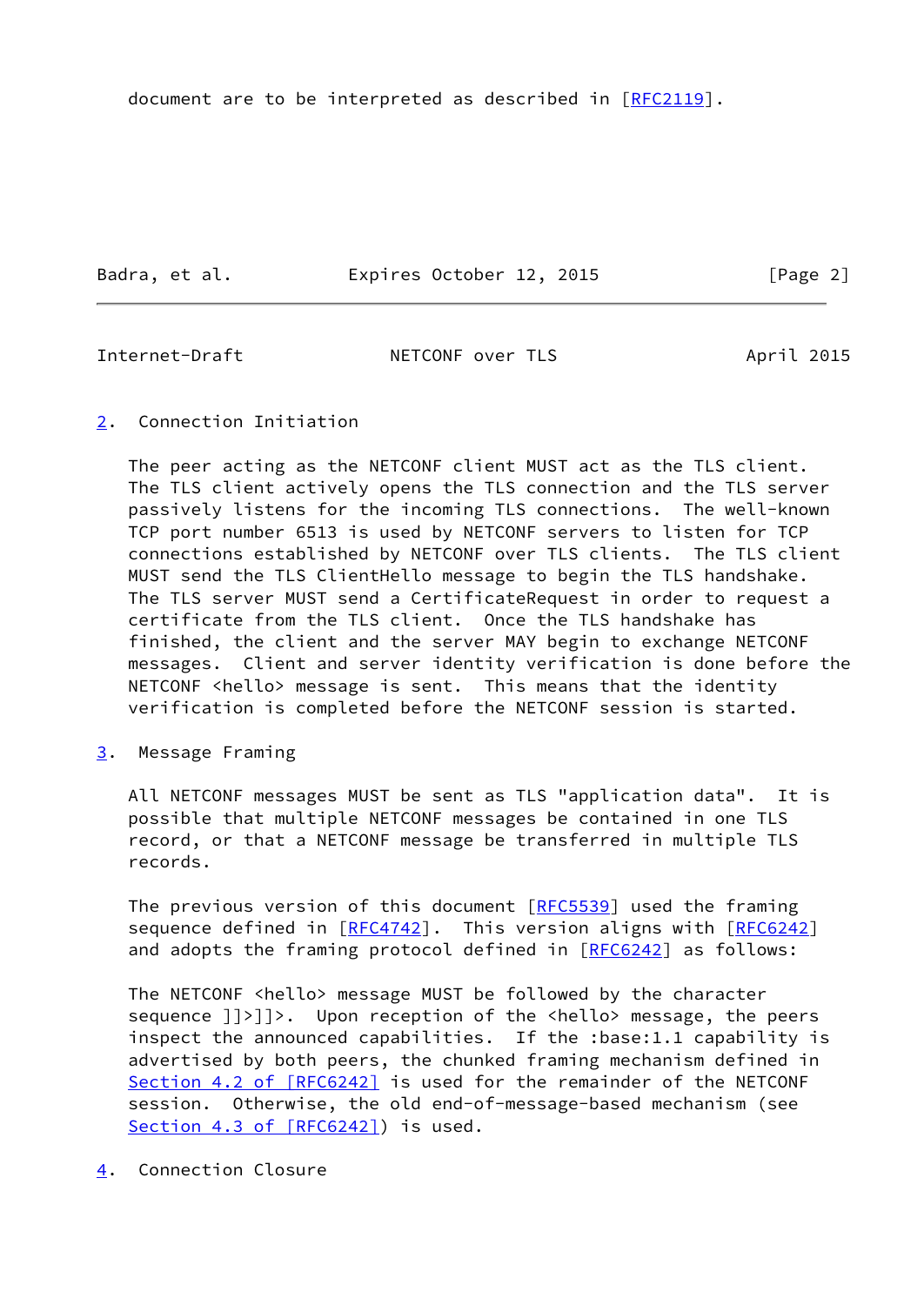A NETCONF server will process NETCONF messages from the NETCONF client in the order in which they are received. A NETCONF session is closed using the <close-session> operation. When the NETCONF server processes a <close-session> operation, the NETCONF server SHALL respond and close the TLS session as described in Section [7.2.1 of](https://datatracker.ietf.org/doc/pdf/rfc5246#section-7.2.1)  [\[RFC5246\]](https://datatracker.ietf.org/doc/pdf/rfc5246#section-7.2.1).

## <span id="page-3-0"></span>[5](#page-3-0). Certificate Validation

 Both peers MUST use X.509 certificate path validation [[RFC5280](https://datatracker.ietf.org/doc/pdf/rfc5280)] to verify the integrity of the certificate presented by the peer. The presented X.509 certificate may also be considered valid if it

| Badra, et al. | Expires October 12, 2015 | [Page 3] |
|---------------|--------------------------|----------|
|---------------|--------------------------|----------|

<span id="page-3-2"></span>

| Internet-Draft | NETCONF over TLS | April 2015 |
|----------------|------------------|------------|
|----------------|------------------|------------|

 matches one obtained by another trusted mechanism, such as using a locally configured certificate fingerprint. If X.509 certificate path validation fails and the presented X.509 certificate does not match a certificate obtained by a trusted mechanism, the connection MUST be terminated as defined in [\[RFC5246](https://datatracker.ietf.org/doc/pdf/rfc5246)].

<span id="page-3-1"></span>[6](#page-3-1). Server Identity

 The NETCONF client MUST check the identity of the server according to Section [6 of \[RFC6125\]](https://datatracker.ietf.org/doc/pdf/rfc6125#section-6).

<span id="page-3-3"></span>[7](#page-3-3). Client Identity

 The NETCONF server MUST verify the identity of the NETCONF client to ensure that the incoming request to establish a NETCONF session is legitimate before the NETCONF session is started.

The NETCONF protocol [\[RFC6241](https://datatracker.ietf.org/doc/pdf/rfc6241)] requires that the transport protocol's authentication process results in an authenticated NETCONF client identity whose permissions are known to the server. The authenticated identity of a client is commonly referred to as the NETCONF username. The following algorithm is used by the NETCONF server to derive a NETCONF username from a certificate. (Note that the algorithm below is the same as the one described in the SNMP-TLS- TM-MIB MIB module defined in [\[RFC6353](https://datatracker.ietf.org/doc/pdf/rfc6353)] and in the ietf-x509-cert-to- name YANG module defined in [\[RFC7407](https://datatracker.ietf.org/doc/pdf/rfc7407)].)

 (a) The server maintains an ordered list of mappings of certificates to NETCONF usernames. Each list entry contains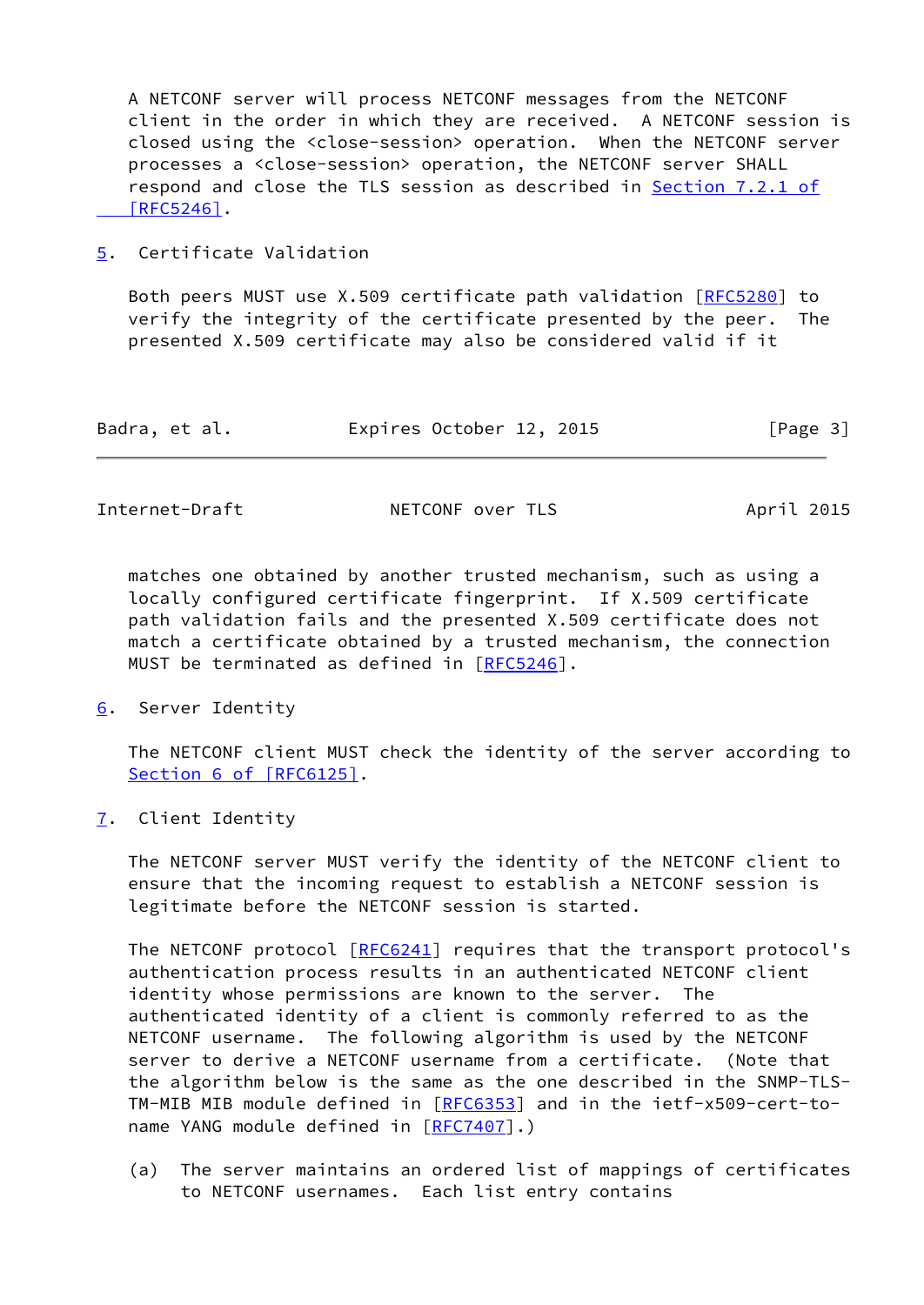- $*$  a certificate fingerprint (used for matching the presented certificate),
- $*$  a map type (indicates how the NETCONF username is derived from the certificate), and
- \* optional auxiliary data (used to carry a NETCONF username if the map type indicates the user name is explicitly configured).
- (b) The NETCONF username is derived by considering each list entry in order. The fingerprint member of the current list entry determines whether the current list entry is a match:
	- 1. If the list entry's fingerprint value matches the fingerprint of the presented certificate, then consider the list entry as a successful match.

| Badra, et al. |  | Expires October 12, 2015 |  | [Page 4] |  |
|---------------|--|--------------------------|--|----------|--|
|               |  |                          |  |          |  |

- 2. If the list entry's fingerprint value matches that of a locally held copy of a trusted CA certificate, and that CA certificate was part of the CA certificate chain to the presented certificate, then consider the list entry as a successful match.
- (c) Once a matching list entry has been found, the map type of the current list entry is used to determine how the username associated with the certificate should be determined. Possible mapping options are:
	- A. The username is taken from the auxiliary data of the current list entry. This means the username is explicitely configured (map type 'specified').
	- B. The subjectAltName's rfc822Name field is mapped to the username (map type 'san-rfc822-name'). The local part of the rfc822Name is used unaltered but the host-part of the name must be converted to lowercase.
	- C. The subjectAltName's dNSName is mapped to the username (map type 'san-dns-name'). The characters of the dNSName are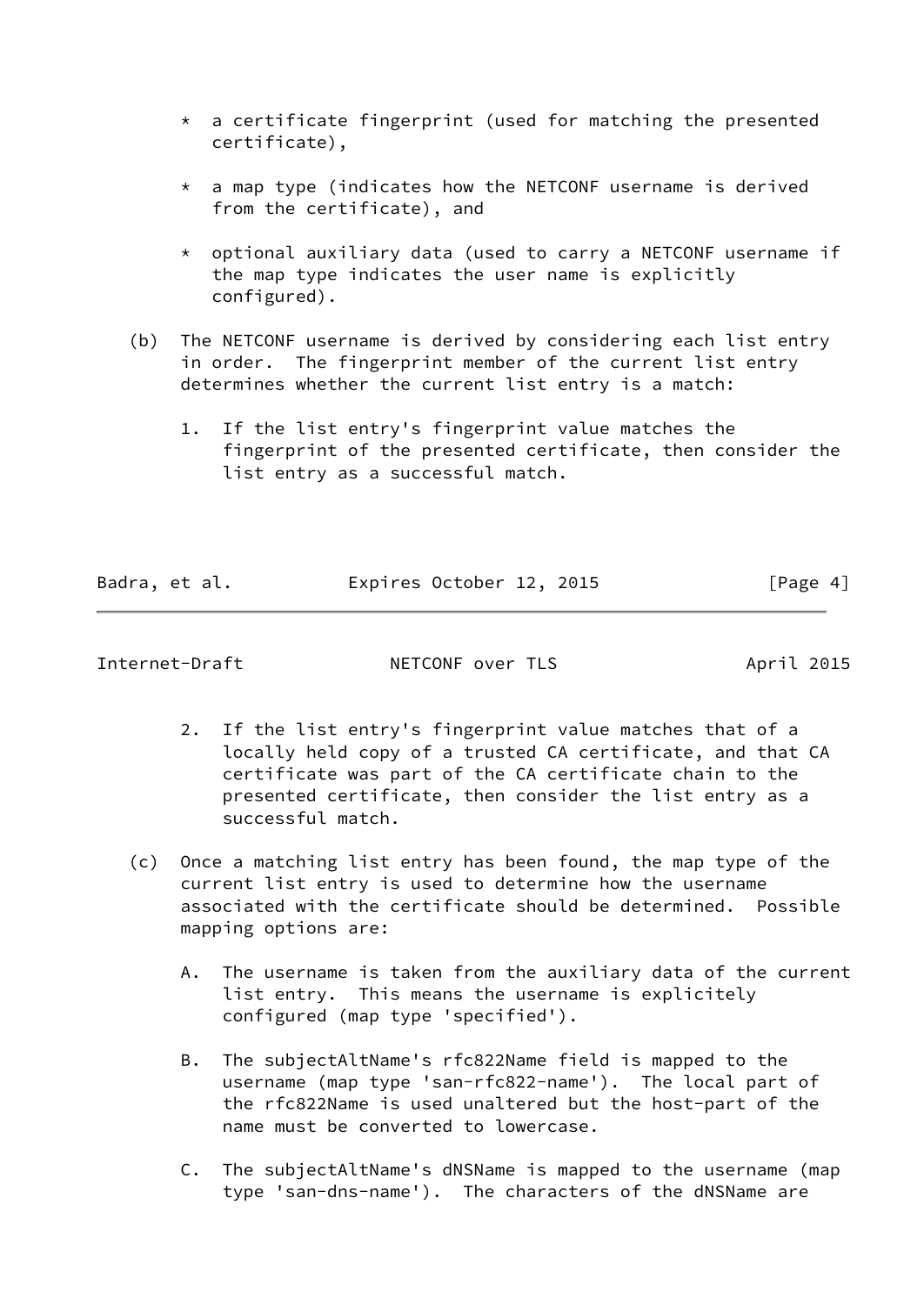converted to lowercase.

- D. The subjectAltName's iPAddress is mapped to the username (map type 'san-ip-address'). IPv4 addresses are converted into decimal-dotted quad notation (e.g., '192.0.2.1'). IPv6 addresses are converted into a 32-character all lowercase hexadecimal string without any colon separators.
- E. Any of the subjectAltName's rfc822Name, dNSName, iPAddress is mapped to the username (map type 'san-any'). The first matching subjectAltName value found in the certificate of the above types MUST be used when deriving the name.
- F. The certificate's CommonName is mapped to the username (map type 'common-name'). The CommonName is converted to UTF-8 encoding. The usage of CommonNames is deprecated and users are encouraged to use subjectAltName mapping methods instead.
- (d) If it is impossible to determine a username from the list entry's data combined with the data presented in the certificate, then additional list entries MUST be searched looking for another potential match. Similarily, if the username does not comply to the NETCONF requirements on usernames [\[RFC6241](https://datatracker.ietf.org/doc/pdf/rfc6241)], then additional list entries MUST be

| Badra, et al. | Expires October 12, 2015 | [Page 5] |
|---------------|--------------------------|----------|
|               |                          |          |

<span id="page-5-1"></span>

| Internet-Draft | NETCONF over TLS | April 2015 |
|----------------|------------------|------------|
|                |                  |            |

 searched looking for another potential match. If there are no further list entries, the TLS session MUST be terminated.

 The username provided by the NETCONF over TLS implementation will be made available to the NETCONF message layer as the NETCONF username without modification.

The NETCONF server configuration data model

[\[I-D.ietf-netconf-server-model](#page-9-2)] covers NETCONF over TLS and provides further details such as certificate fingerprint formats exposed to network configuration systems.

<span id="page-5-0"></span>[8](#page-5-0). Cipher Suites

Implementations MUST support TLS 1.2 [\[RFC5246](https://datatracker.ietf.org/doc/pdf/rfc5246)] and are REQUIRED to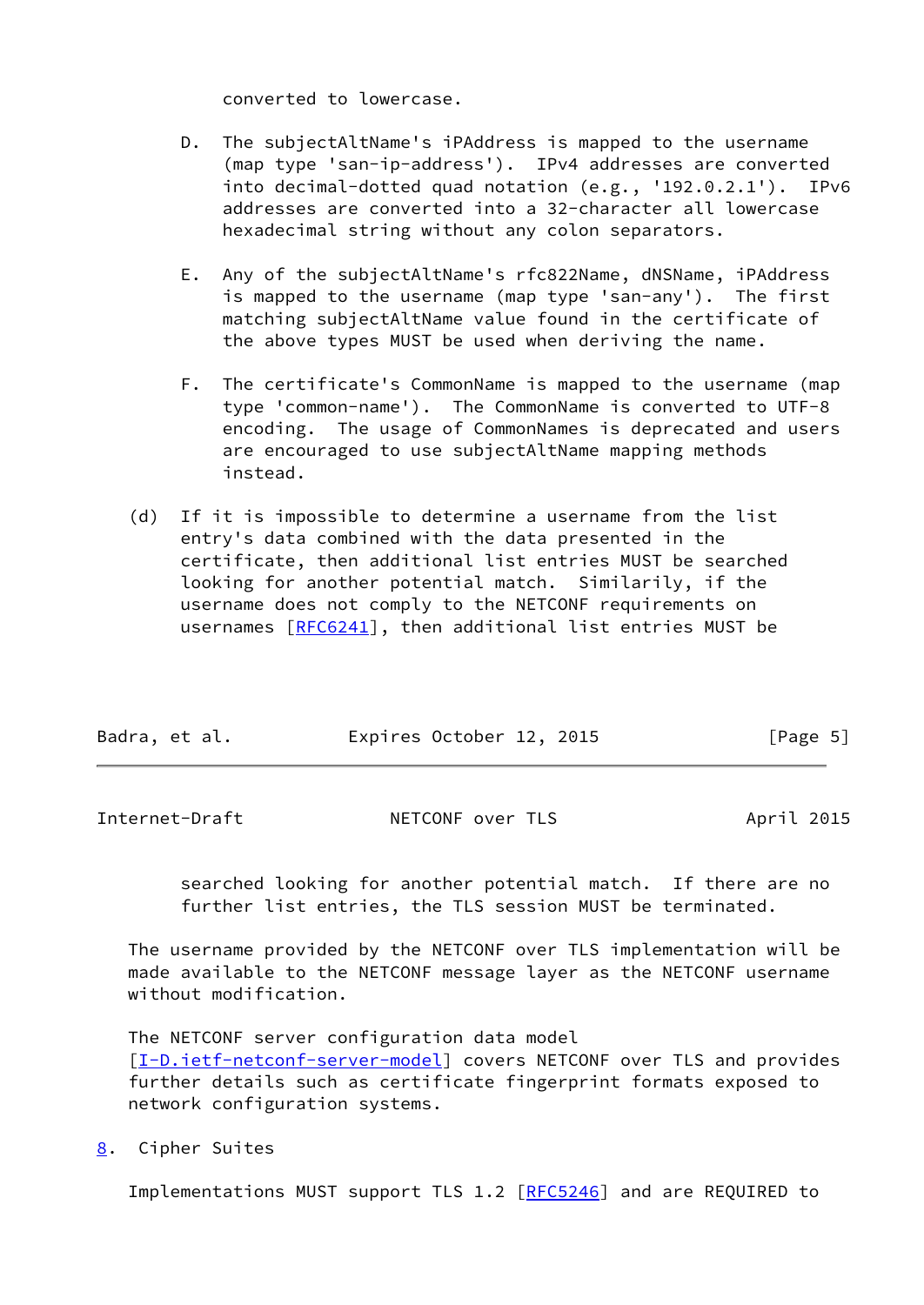support the mandatory-to-implement cipher suite. Implementations MAY implement additional TLS cipher suites that provide mutual authentication [\[RFC5246](https://datatracker.ietf.org/doc/pdf/rfc5246)] and confidentiality as required by NETCONF [\[RFC6241](https://datatracker.ietf.org/doc/pdf/rfc6241)]. Implementations SHOULD follow the recommendations given in [[I-D.ietf-uta-tls-bcp\]](#page-8-3).

<span id="page-6-0"></span>[9](#page-6-0). Security Considerations

 NETCONF is used to access configuration and state information and to modify configuration information, so the ability to access this protocol should be limited to users and systems that are authorized to view the NETCONF server's configuration and state or to modify the NETCONF server's configuration.

 Configuration or state data may include sensitive information, such as usernames or security keys. So, NETCONF requires communications channels that provide strong encryption for data privacy. This document defines a NETCONF over TLS mapping that provides for support of strong encryption and authentication. The security considerations for TLS [\[RFC5246](https://datatracker.ietf.org/doc/pdf/rfc5246)] and NETCONF [[RFC6241](https://datatracker.ietf.org/doc/pdf/rfc6241)] apply here as well.

 NETCONF over TLS requires mutual authentication. Neither side should establish a NETCONF over TLS connection with an unknown, unexpected, or incorrect identity on the opposite side. Note that the decision whether a certificate presented by the client is accepted can depend on whether a trusted CA certificate is white listed (see [Section 7](#page-3-3)). If deployments make use of this option, it is recommended that the white listed CA certificate is used only to issue certificates that are used for accessing NETCONF servers. Should the CA certificate be used to issue certificates for other purposes, then all certificates created for other purposes will be accepted by a NETCONF server as well, which is likely not suitable.

| Badra, et al. | Expires October 12, 2015 | [Page 6] |
|---------------|--------------------------|----------|

<span id="page-6-1"></span>Internet-Draft **NETCONF** over TLS April 2015

 This document does not support third-party authentication (e.g., backend Authentication, Authorization, and Accounting (AAA) servers) due to the fact that TLS does not specify this way of authentication and that NETCONF depends on the transport protocol for the authentication service. If third-party authentication is needed, the SSH transport [[RFC6242](https://datatracker.ietf.org/doc/pdf/rfc6242)] can be used.

[RFC 5539](https://datatracker.ietf.org/doc/pdf/rfc5539) assumes that the end-of-message (EOM) sequence,  $]$ ) ),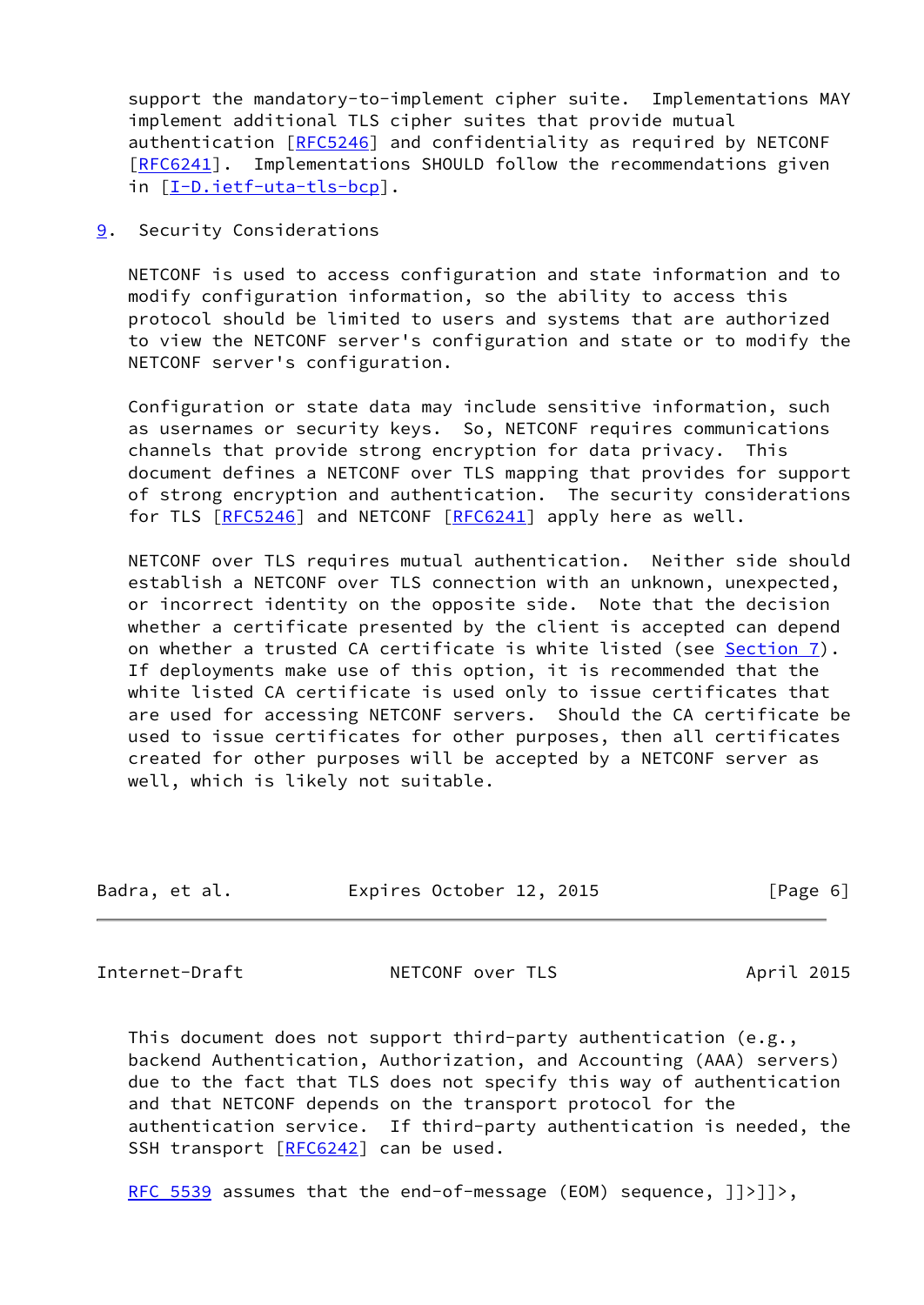cannot appear in any well-formed XML document, which turned out to be mistaken. The EOM sequence can cause operational problems and open space for attacks if sent deliberately in NETCONF messages. It is however believed that the associated threat is not very high. This document still uses the EOM sequence for the initial <hello> message to avoid incompatibility with existing implementations. When both peers implement :base:1.1 capability, a proper framing protocol (chunked framing mechanism; see [Section 3](#page-2-2)) is used for the rest of the NETCONF session, to avoid injection attacks.

<span id="page-7-0"></span>[10.](#page-7-0) IANA Considerations

Based on the previous version of this document, [RFC 5539](https://datatracker.ietf.org/doc/pdf/rfc5539), IANA has assigned a TCP port number (6513) in the "Registered Port Numbers" range with the service name "netconf-tls". This port will be the default port for NETCONF over TLS, as defined in **Section 2.** Below is the registration template following the rules in [\[RFC6335](https://datatracker.ietf.org/doc/pdf/rfc6335)].

| Service Name:          | netconf-tls                                  |
|------------------------|----------------------------------------------|
| Transport Protocol(s): | <b>TCP</b>                                   |
| Assignee:              | IESG <iesg@ietf.org></iesg@ietf.org>         |
| Contact:               | IETF Chair <chair@ietf.org></chair@ietf.org> |
| Description:           | NETCONF over TLS                             |
| Reference:             | RFC XXXX                                     |
| Port Number:           | 6513                                         |

 [[CREF1: RFC Editor: Please replace XXXX above with the allocated RFC number and remove this comment. --JS]]

<span id="page-7-1"></span>[11.](#page-7-1) Acknowledgements

 The authors like to acknowledge Martin Bjorklund, Olivier Coupelon, Mehmet Ersue, Stephen Farrell, Miao Fuyou, Ibrahim Hajjeh, David Harrington, Sam Hartman, Alfred Hoenes, Simon Josefsson, Barry Leiba, Tom Petch, Eric Rescorla, Dan Romascanu, Kent Watsen, Bert Wijnen, Stefan Winter and the NETCONF mailing list members for their comments on this document. Charlie Kaufman, Pasi Eronen, and Tim Polk provided a thorough review of previous versions of this document.

| Badra, et al. |  |  | Expires October 12, 2015 |  |  | [Page 7] |
|---------------|--|--|--------------------------|--|--|----------|
|---------------|--|--|--------------------------|--|--|----------|

<span id="page-7-2"></span>

| Internet-Draft | NETCONF over TLS | April 2015 |  |
|----------------|------------------|------------|--|
|                |                  |            |  |

Juergen Schoenwaelder was partly funded by Flamingo, a Network of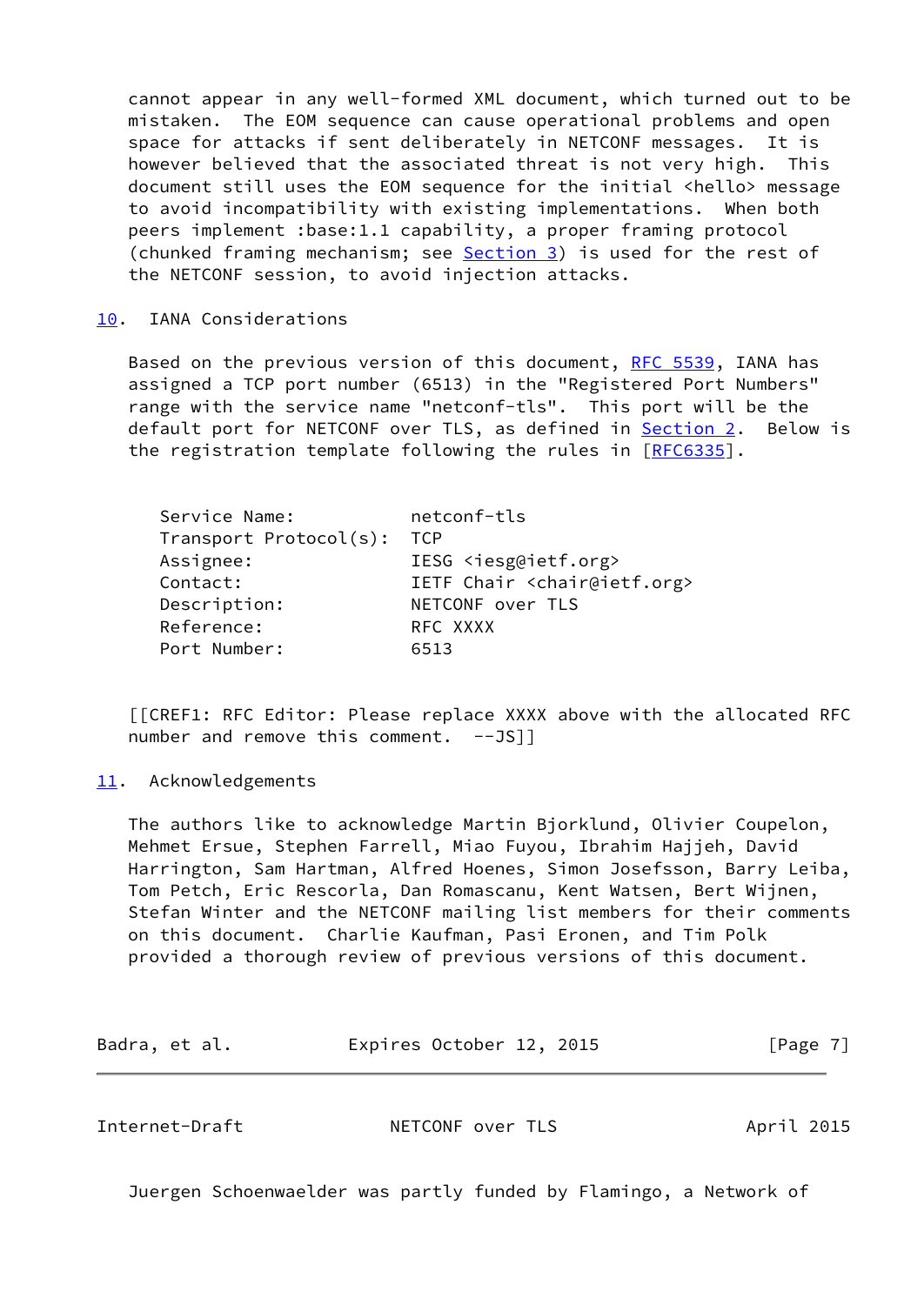Excellence project (ICT-318488) supported by the European Commission under its Seventh Framework Programme.

<span id="page-8-0"></span>[12.](#page-8-0) References

<span id="page-8-1"></span>[12.1](#page-8-1). Normative References

<span id="page-8-3"></span> [I-D.ietf-uta-tls-bcp] Sheffer, Y., Holz, R., and P. Saint-Andre, "Recommendations for Secure Use of TLS and DTLS", [draft](https://datatracker.ietf.org/doc/pdf/draft-ietf-uta-tls-bcp-09) [ietf-uta-tls-bcp-09](https://datatracker.ietf.org/doc/pdf/draft-ietf-uta-tls-bcp-09) (work in progress), February 2015.

- [RFC2119] Bradner, S., "Key words for use in RFCs to Indicate Requirement Levels", [BCP 14](https://datatracker.ietf.org/doc/pdf/bcp14), [RFC 2119](https://datatracker.ietf.org/doc/pdf/rfc2119), March 1997.
- [RFC5246] Dierks, T. and E. Rescorla, "The Transport Layer Security (TLS) Protocol Version 1.2", [RFC 5246](https://datatracker.ietf.org/doc/pdf/rfc5246), August 2008.
- [RFC5280] Cooper, D., Santesson, S., Farrell, S., Boeyen, S., Housley, R., and W. Polk, "Internet X.509 Public Key Infrastructure Certificate and Certificate Revocation List (CRL) Profile", [RFC 5280,](https://datatracker.ietf.org/doc/pdf/rfc5280) May 2008.
- [RFC6125] Saint-Andre, P. and J. Hodges, "Representation and Verification of Domain-Based Application Service Identity within Internet Public Key Infrastructure Using X.509 (PKIX) Certificates in the Context of Transport Layer Security (TLS)", [RFC 6125,](https://datatracker.ietf.org/doc/pdf/rfc6125) March 2011.
- [RFC6241] Enns, R., Bjorklund, M., Schoenwaelder, J., and A. Bierman, "Network Configuration Protocol (NETCONF)", [RFC](https://datatracker.ietf.org/doc/pdf/rfc6241) [6241,](https://datatracker.ietf.org/doc/pdf/rfc6241) June 2011.
- [RFC6242] Wasserman, M., "Using the NETCONF Protocol over Secure Shell (SSH)", [RFC 6242](https://datatracker.ietf.org/doc/pdf/rfc6242), June 2011.
- [RFC6335] Cotton, M., Eggert, L., Touch, J., Westerlund, M., and S. Cheshire, "Internet Assigned Numbers Authority (IANA) Procedures for the Management of the Service Name and Transport Protocol Port Number Registry", [BCP 165](https://datatracker.ietf.org/doc/pdf/bcp165), [RFC](https://datatracker.ietf.org/doc/pdf/rfc6335) [6335,](https://datatracker.ietf.org/doc/pdf/rfc6335) August 2011.

## <span id="page-8-2"></span>[12.2](#page-8-2). Informative References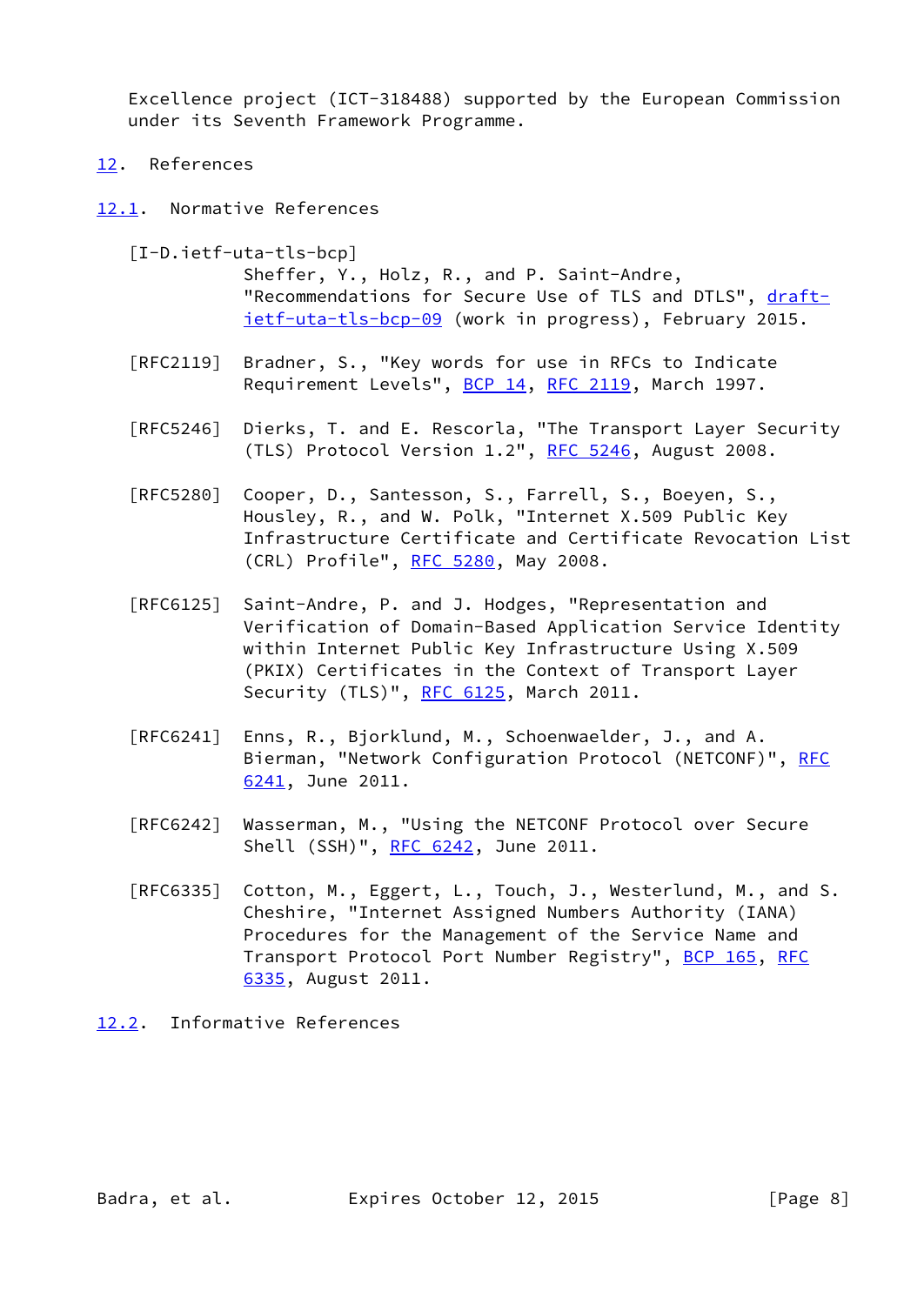<span id="page-9-1"></span>

<span id="page-9-2"></span>[I-D.ietf-netconf-server-model]

 Watsen, K. and J. Schoenwaelder, "NETCONF Server and RESTCONF Server Configuration Models", [draft-ietf-netconf](https://datatracker.ietf.org/doc/pdf/draft-ietf-netconf-server-model-06) [server-model-06](https://datatracker.ietf.org/doc/pdf/draft-ietf-netconf-server-model-06) (work in progress), February 2015.

- [RFC4742] Wasserman, M. and T. Goddard, "Using the NETCONF Configuration Protocol over Secure SHell (SSH)", [RFC 4742,](https://datatracker.ietf.org/doc/pdf/rfc4742) December 2006.
- [RFC5539] Badra, M., "NETCONF over Transport Layer Security (TLS)", [RFC 5539,](https://datatracker.ietf.org/doc/pdf/rfc5539) May 2009.
- [RFC6353] Hardaker, W., "Transport Layer Security (TLS) Transport Model for the Simple Network Management Protocol (SNMP)", STD 78, [RFC 6353,](https://datatracker.ietf.org/doc/pdf/rfc6353) July 2011.
- [RFC7407] Bjorklund, M. and J. Schoenwaelder, "A YANG Data Model for SNMP Configuration", [RFC 7407](https://datatracker.ietf.org/doc/pdf/rfc7407), December 2014.

<span id="page-9-0"></span>[Appendix A.](#page-9-0) Changes from [RFC 5539](https://datatracker.ietf.org/doc/pdf/rfc5539)

This section summarizes major changes between this document and [RFC](https://datatracker.ietf.org/doc/pdf/rfc5539) [5539](https://datatracker.ietf.org/doc/pdf/rfc5539).

- o Documented that NETCONF over TLS uses the new message framing if both peers support the :base:1.1 capability.
- o Removed redundant text that can be found in the TLS and NETCONF specifications and restructured the text. Alignment with [[RFC6125\]](https://datatracker.ietf.org/doc/pdf/rfc6125).
- o Added a high-level description how NETCONF usernames are derived from certificates.
- o Removed the reference to BEEP.

Authors' Addresses

 Mohamad Badra Zayed University

Email: mbadra@gmail.com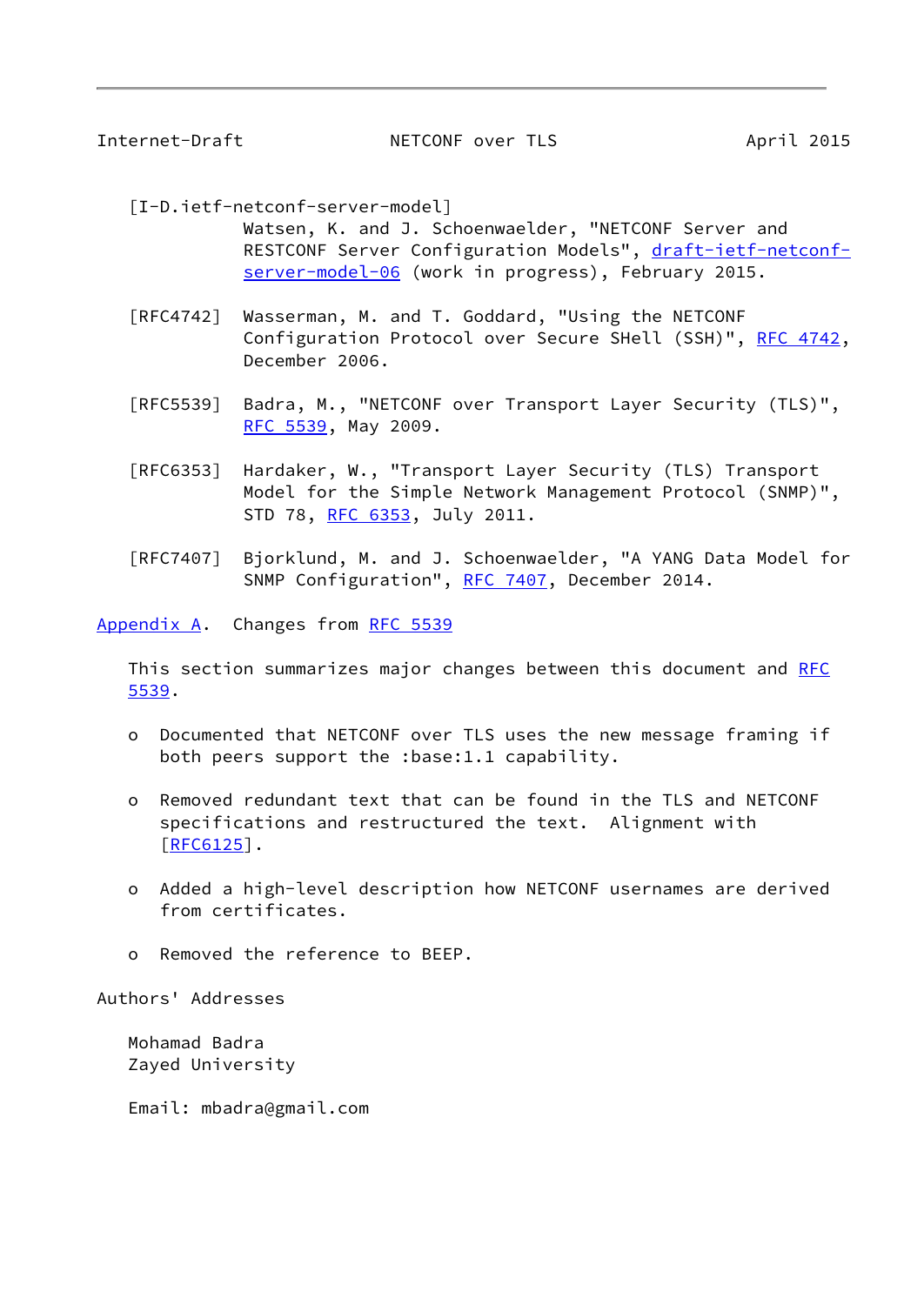Alan Luchuk SNMP Research, Inc. 3001 Kimberlin Heights Road Knoxville, TN 37920 USA

 Phone: +1 865 573 1434 Email: luchuk@snmp.com URI: <http://www.snmp.com/>

 Juergen Schoenwaelder Jacobs University Bremen Campus Ring 1 28759 Bremen Germany

 Phone: +49 421 200 3587 Email: j.schoenwaelder@jacobs-university.de URI: <http://www.jacobs-university.de/>